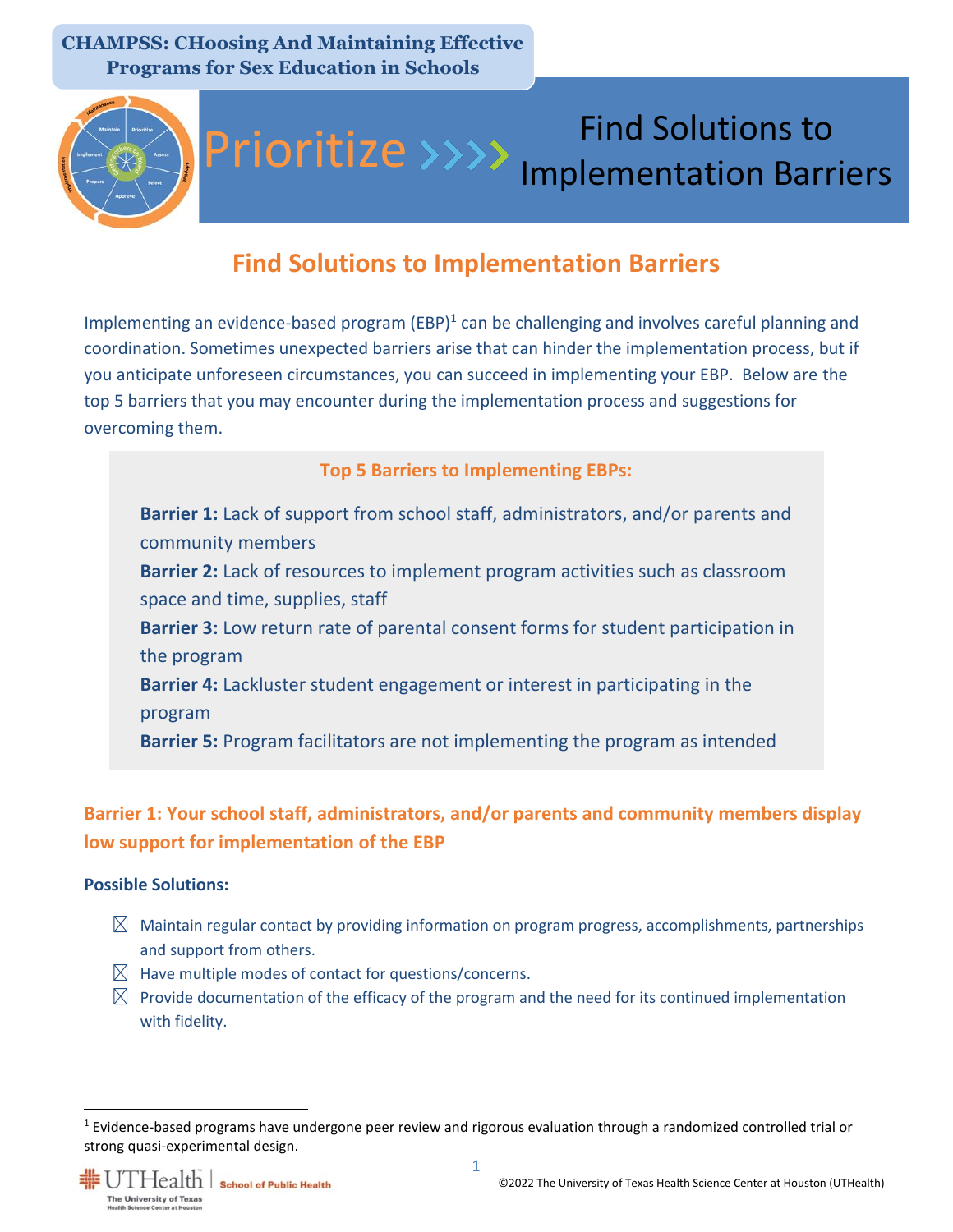

 $\boxtimes$  Re-assess how the issue of teen pregnancy is being presented and consider reframing to ensure adolescent sexual health continues to be a priority.

#### *Recommended iCHAMPSS tools: [Sexual Health Education Common Myths](https://sph.uth.edu/research/centers/chppr/ichampss/tools/support/facts-tips/SUPPORT-FT-Sexual-Health-Education-Common-Myths-FINAL.pdf), [Communicating Effectively](https://sph.uth.edu/research/centers/chppr/ichampss/tools/support/facts-tips/SUPPORT-FT-Communicating-Effectively-FINAL.pdf), [Mobilizing Key Personnel](https://sph.uth.edu/research/centers/chppr/ichampss/tools/support/facts-tips/SUPPORT-FT-Mobilizing-Key-Personnel-FINAL.pdf), [Advocacy Resources](https://sph.uth.edu/research/centers/chppr/ichampss/tools/support/helpful-links/advocacy-resources), [Stakeholder Analysis](https://sph.uth.edu/research/centers/chppr/ichampss/tools/documents/Stakeholder%20Analysis.docx), [Success in Support](https://sph.uth.edu/research/centers/chppr/ichampss/tools/support/success-stories/success-in-support)*

## **Barrier 2: You have garnered support for the EBP and are preparing to implement but you lack the resources to get the program underway**

#### **Possible Solutions:**

- $\boxtimes$  Develop an implementation plan before the start of the school year, if possible, to plan program logistics such as: when the program will start, which teachers will facilitate, how many students will participate, how many classrooms or computer labs will be required.
- $\boxtimes$  Include staff input (teachers/facilitators, administration, school leaders) in the development of the implementation plan to ensure support and access to resources. Consider meeting with staff regularly to discuss and resolve implementation issues.
- $\boxtimes$  Prior to each lesson, make sure that supplies and teachers are available for the lesson (i.e. computer lab is reserved, handouts are made, adequate classroom space, sufficient teachers or substitutes available).
- $\boxtimes$  Plan early for facilitator training and consider having 'extra' staff members trained to assist with the facilitation of large classes or in case of staff turnover.
- $\boxtimes$  Re-evaluate resources identified during the Assess step to determine whether potential partners, financial support, or other district resources are available to aid with implementation.
- $\boxtimes$  Maintain detailed records of grant/monetary award requirements, deadlines, stipulations to help ensure continued funding. Plan for unexpected costs (i.e. have extra money budgeted during program implementation).

#### *Recommended iCHAMPSS tools: [Implementation Plan,](https://sph.uth.edu/research/centers/chppr/ichampss/tools/documents/Implementation%20Plan.docx) [Building Resources,](https://sph.uth.edu/research/centers/chppr/ichampss/tools/adoption/assess/facts-tips/ASSESS-FT-Building-Resources-FINAL.pdf) [Needs Assessments](https://sph.uth.edu/research/centers/chppr/ichampss/tools/adoption/assess/templates/needs-assessment)*

### **Barrier 3: Your staff is ready to implement the program but few students have returned the parental consent forms for participation in the program**

#### **Possible Solutions:**

- $\boxtimes$  Provide incentive for return of consent form (e.g. extra credit, free dress day).
- $\boxtimes$  Organize a parent information night or distribute informational materials via e-mail/print media. Ensure information disseminated discusses program content, implementation details, and the importance of providing consent.
- $\boxtimes$  Send consent forms multiple times if necessary, leaving ample time for parents to review and sign

2

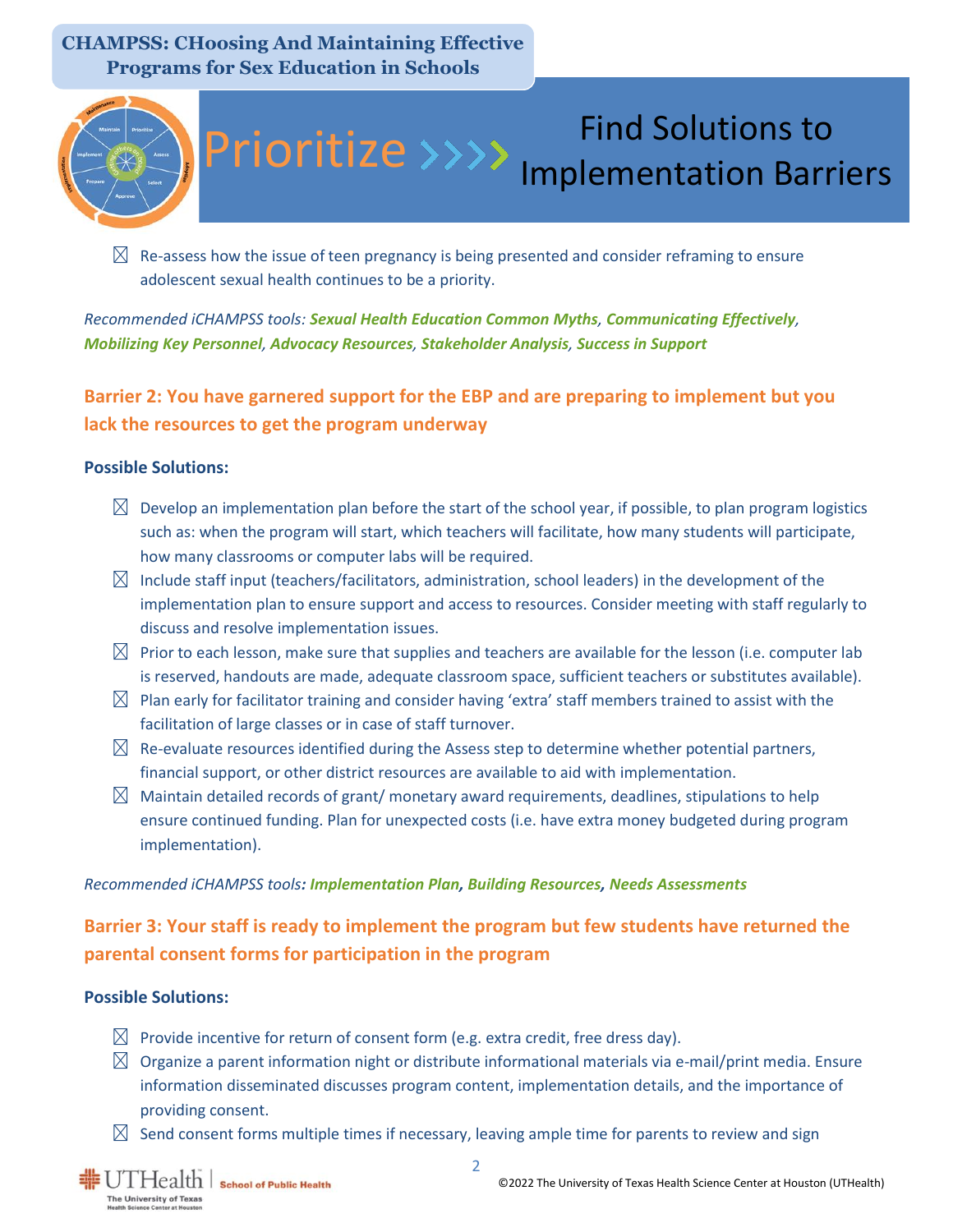

# Find Solutions to Prioritize >>>> Implementation Barriers

- $\boxtimes$  Post a parent reminder notification on your school's learning management system, online parent group, or school social media page.
- $\boxtimes$  Send an email or text message reminder to parents; this could also be done through your school's automated message system or through your PTO/PTA.

*Recommended iCHAMPSS tools: [Notification Letter to Parents](https://sph.uth.edu/research/centers/chppr/ichampss/tools/documents/Parent%20Notification%20Letter.docx), [Opt-In & Opt-Out Forms](https://sph.uth.edu/research/centers/chppr/ichampss/tools/implementation/prepare/templates/PREPARE-TEM-Opt-In-and-Opt-Out-Forms-FINAL.docx?language_id=1), [Success in Prepare](https://sph.uth.edu/research/centers/chppr/ichampss/tools/implementation/prepare/success-stories/success-in-prepare)*

**Barrier 4: The EBP is now underway but you have noticed your students are not as engaged in the program as you had hoped.**

#### **Possible Solutions:**

- $\boxtimes$  Develop a plan with your principal and district coordinator ahead of implementation to motivate students and ensure participation in the program (e.g. provide incentives such as extra credit, free dress day).
- $\boxtimes$  Make sure that facilitators attend program training, and are familiar and comfortable with teaching the curriculum prior to implementation to ensure smooth facilitation.
- $\boxtimes$  Consider pairing facilitators during the start of implementation to support each other and manage the classroom as they become more familiar with teaching the program.
- $\boxtimes$  Reach out to program developers to discuss suggestions and/or create a plan for engaging students and building rapport to maintain student interest.

#### *Recommended iCHAMPSS tools: [Identifying Good Health Educators](https://sph.uth.edu/research/centers/chppr/ichampss/tools/implementation/prepare/facts-tips/PREPARE-FT-Identifying-Good-Health-Educators-FINAL.pdf), [Classroom Management](https://sph.uth.edu/research/centers/chppr/ichampss/tools/implementation/implement/facts-tips/IMPLEMENT-FT-Classroom-Management-FINAL.pdf)*

### **Barrier 5: Your program has been running smoothly but you have started to notice that not all facilitators are teaching the program as intended**

- $\boxtimes$  Collaborate with program developers to deliver adequate training to staff implementing the program.
- $\boxtimes$  Establish a classroom observation schedule before implementation (and inform facilitators) to identify facilitation issues early in the program.
- $\boxtimes$  Educate program facilitators on the guidelines for adapting programs and on the importance of maintaining program **[fidelity](https://sph.uth.edu/research/centers/chppr/ichampss/glossary#f)**.
- $\boxtimes$  Ensure facilitators are familiar with and have access to resources they may need to properly implement the program and document their progress (e.g. student handouts, curriculum log, attendance log).
- $\boxtimes$  Survey program facilitators once implementation is underway to determine if they are facing any challenges that you are unaware of.